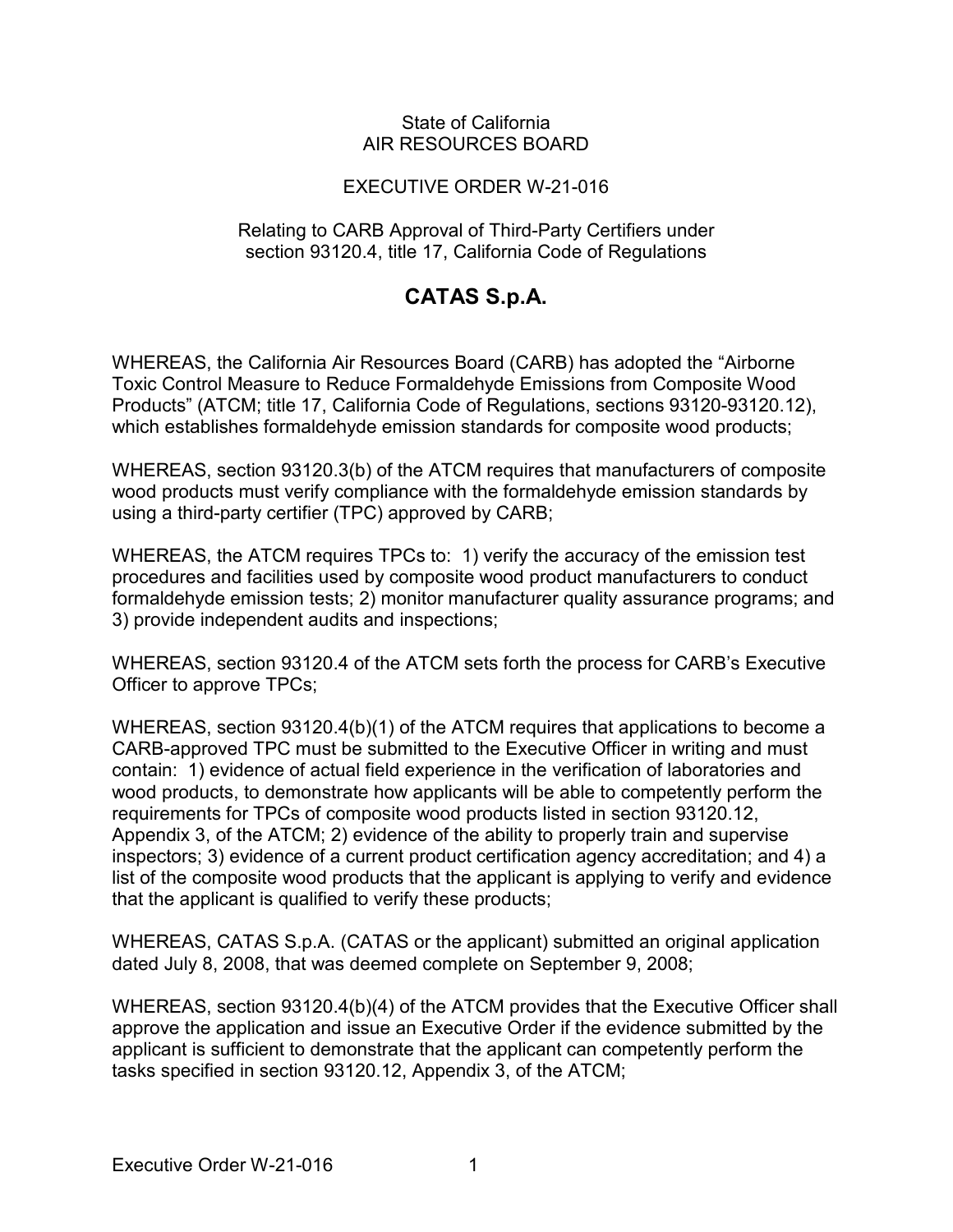WHEREAS, CATAS was issued Executive Order W-08-016, signed on December 12, 2008;

 WHEREAS, section 93120.4(b)(4) of the ATCM allows CARB-approved TPCs to apply for re-approval to CARB by submitting an updated application;

 WHEREAS, CATAS submitted the original and the updated applications for approval to CARB as follows:

| <b>Executive Order#</b> | <b>Date Received</b> | <b>Date Signed</b> | <b>Actions</b> |
|-------------------------|----------------------|--------------------|----------------|
| W-08-016                | 7/8/2008             | 12/12/2008         | Original       |
| W-10-016                | 8/17/2010            | 11/1/2010          | Renewal        |
| W-12-016                | 11/5/2012            | 12/6/2012          | Renewal        |
| W-14-016                | 10/6/2014            | 10/14/2014         | Renewal        |
| W-17-016                | 10/26/2016           | 3/8/2017           | Renewal        |
| W-19-016                | 2/28/2019            | 4/2/2019           | Renewal        |

 February 4, 2021; the application was deemed complete February 24, 2021; WHEREAS, CATAS submitted an updated application for re-approval to CARB on

 section 93120.4(b)(1); and WHEREAS, the Executive Officer finds that the complete, updated application for re-approval demonstrated the TPC's ability to continue to comply with

 appropriate that Executive Order W-19-016 be superseded by Executive Order W-21-016. WHEREAS, the Executive Officer approved CATAS's request for re-approval, and it is

 NOW, THEREFORE, IT IS ORDERED that CATAS is hereby approved as a TPC and is issued the following number designating them as a CARB-approved TPC: **TPC-016**.

 BE IT FURTHER ORDERED that CATAS is a CARB-approved TPC for the following composite wood products: hardwood plywood, particleboard, and medium density fiberboard.

medium density fiberboard.<br>BE IT FURTHER ORDERED that this approval is subject to the following conditions:

- 1. CATAS must provide their CARB-approved TPC number to each manufacturer it of the ATCM. has contracted with for services, as specified in section 93120.12, Appendix 3,
- 2. CATAS must participate in an inter-laboratory study of their primary and/or secondary chamber facilities.